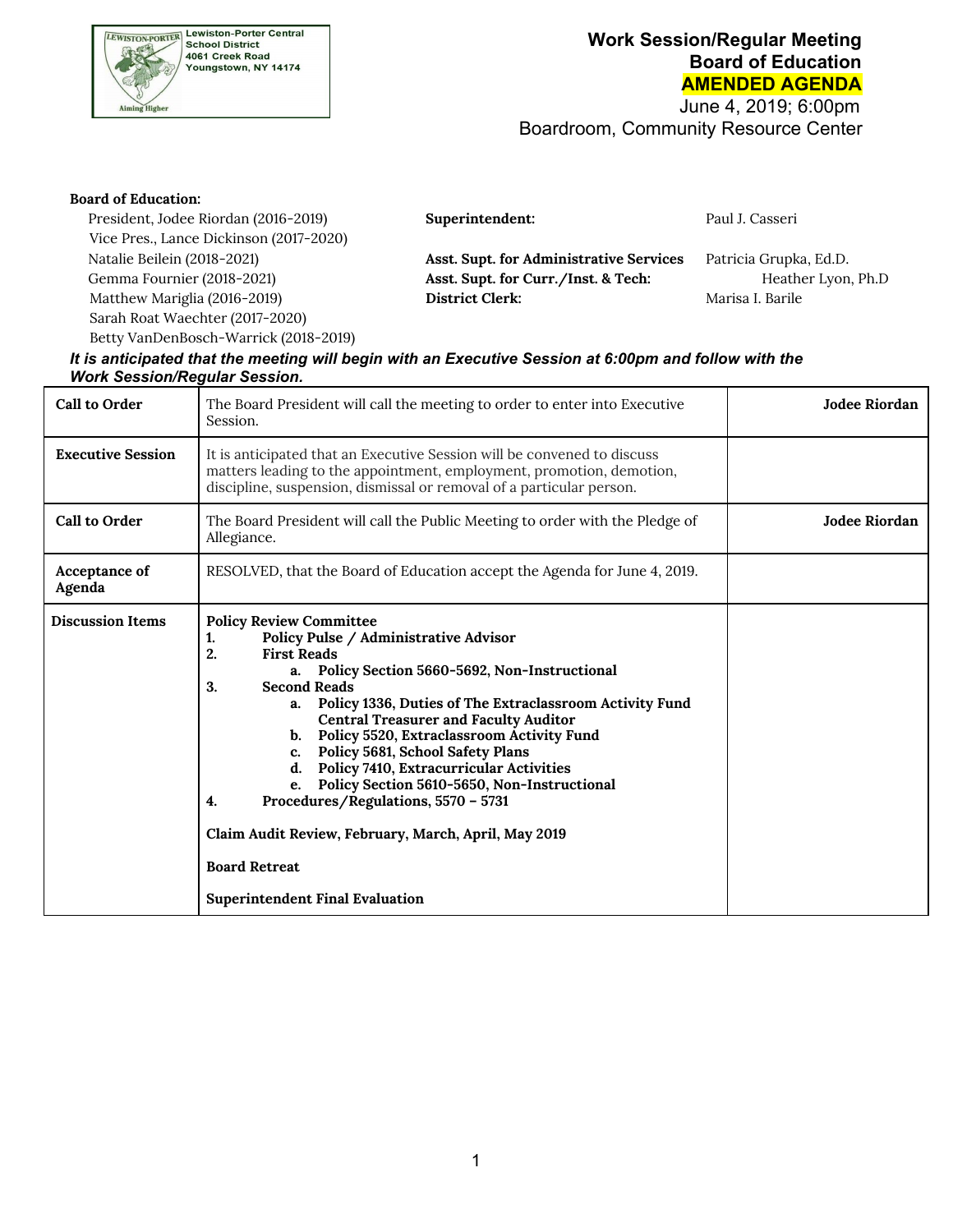

 June 4, 2019; 6:00pm Boardroom, Community Resource Center

#### **DISTRICT OPERATIONS**

| <b>Financial</b><br>Operations                                                | RESOLVED, that the Board of Education approve Budget Transfers pending<br>Board approval as submitted by Administration.                                                                                                                                                                                                                                                                                                                                                                                                                                                                                                                                                                                                                                                                                                                                                                                                                                                                                                                                                                                                                                                                                                                                                                                                                                                                                                                                                                                                                                                                                                                                                                                                                                                                                                                                                                                                                                                                                                                                                                                                                                                                                                                                                                                                                                                                                                                                                                                                                                                                                                                                                                                                                                                                                                                                                                                                                                                                                                                                                                                            | $NF-5$ |  |
|-------------------------------------------------------------------------------|---------------------------------------------------------------------------------------------------------------------------------------------------------------------------------------------------------------------------------------------------------------------------------------------------------------------------------------------------------------------------------------------------------------------------------------------------------------------------------------------------------------------------------------------------------------------------------------------------------------------------------------------------------------------------------------------------------------------------------------------------------------------------------------------------------------------------------------------------------------------------------------------------------------------------------------------------------------------------------------------------------------------------------------------------------------------------------------------------------------------------------------------------------------------------------------------------------------------------------------------------------------------------------------------------------------------------------------------------------------------------------------------------------------------------------------------------------------------------------------------------------------------------------------------------------------------------------------------------------------------------------------------------------------------------------------------------------------------------------------------------------------------------------------------------------------------------------------------------------------------------------------------------------------------------------------------------------------------------------------------------------------------------------------------------------------------------------------------------------------------------------------------------------------------------------------------------------------------------------------------------------------------------------------------------------------------------------------------------------------------------------------------------------------------------------------------------------------------------------------------------------------------------------------------------------------------------------------------------------------------------------------------------------------------------------------------------------------------------------------------------------------------------------------------------------------------------------------------------------------------------------------------------------------------------------------------------------------------------------------------------------------------------------------------------------------------------------------------------------------------|--------|--|
| <b>ADMINISTRATION - NEW BUSINESS</b>                                          |                                                                                                                                                                                                                                                                                                                                                                                                                                                                                                                                                                                                                                                                                                                                                                                                                                                                                                                                                                                                                                                                                                                                                                                                                                                                                                                                                                                                                                                                                                                                                                                                                                                                                                                                                                                                                                                                                                                                                                                                                                                                                                                                                                                                                                                                                                                                                                                                                                                                                                                                                                                                                                                                                                                                                                                                                                                                                                                                                                                                                                                                                                                     |        |  |
| <b>Emergency</b><br><b>Pesticide</b><br><b>Application</b><br><b>Approval</b> | This resolution is to request Authorization of an emergency pesticide<br>application at designated areas across the Lewiston-Porter Central School<br><b>District Campus</b><br>BE IT RESOLVED, that all emergency treatment of school facilities will occur<br>in targeted areas of the district. Applications will only occur during no<br>school activity times, further, application to sports fields will only occur<br>during non-sport season periods of time. At no time will pesticides be used<br>on active playfields or playgrounds.<br>Background information - New York State enacted Chapter 85 of the Laws<br>of 2010. This new law contained limitations regarding pesticide use on<br>playing fields and playgrounds at schools and day care centers. Specifically,<br>schools and day care centers are prohibited from using pesticides unless it is<br>deemed to be an emergency situation at which time an exception may be<br>granted to the school district by the appropriate entity. The New York State<br>Education Department has identified school Boards of Education as the<br>appropriate entity to make this emergency determination for public school<br>districts. Each determination is applicable to a single application.<br>Pertinent Data: on May 31, 2019 It was brought to our attention that one of<br>our elementary students was seen by the school nurse and was treated for a<br>tick. Due to the early nature of the nurses visit time and place of the<br>infestation cannot be determined. In attempt to be proactive and ensure the<br>safety of students it is prudent to treat for ticks. During this same time<br>review of the condition of the District fields and ground occurred. The<br>purpose of the review was to determine the safety of condition of the fields<br>and grounds. Upon close inspection of the grounds and fields, it was<br>determined that there were several different types of growths that present<br>long term safety issues as they create uneven surfaces for athletes<br>contributing to sprains, tears and pulls. Specifically we have an infestation<br>of Digitaria sanguinalis, Stellaria media, Taraxacum, and Cirsium. In addition<br>to the athletic concerns there are health concerns that these infestations<br>attract stinging insects including bees and wasps. A review of our grounds<br>also revealed poison ivy and poison oak in several areas. The treatment<br>period for these types of infestations is spring and summer. It is therefore<br>requested that the Board of Education make an emergency determination<br>allowing treatment of Herbicides and or pesticides to the soccer fields and<br>baseball areas as well as other designated areas in need of treatment. The<br>pesticide/herbicide will be sprayed on by a certified applicator and all<br>required notifications will be completed as is necessary under the applicable<br>law. After application, it is recommended that students be kept off of the<br>field for a minimum of two days. The District will follow this procedure. | $NA-1$ |  |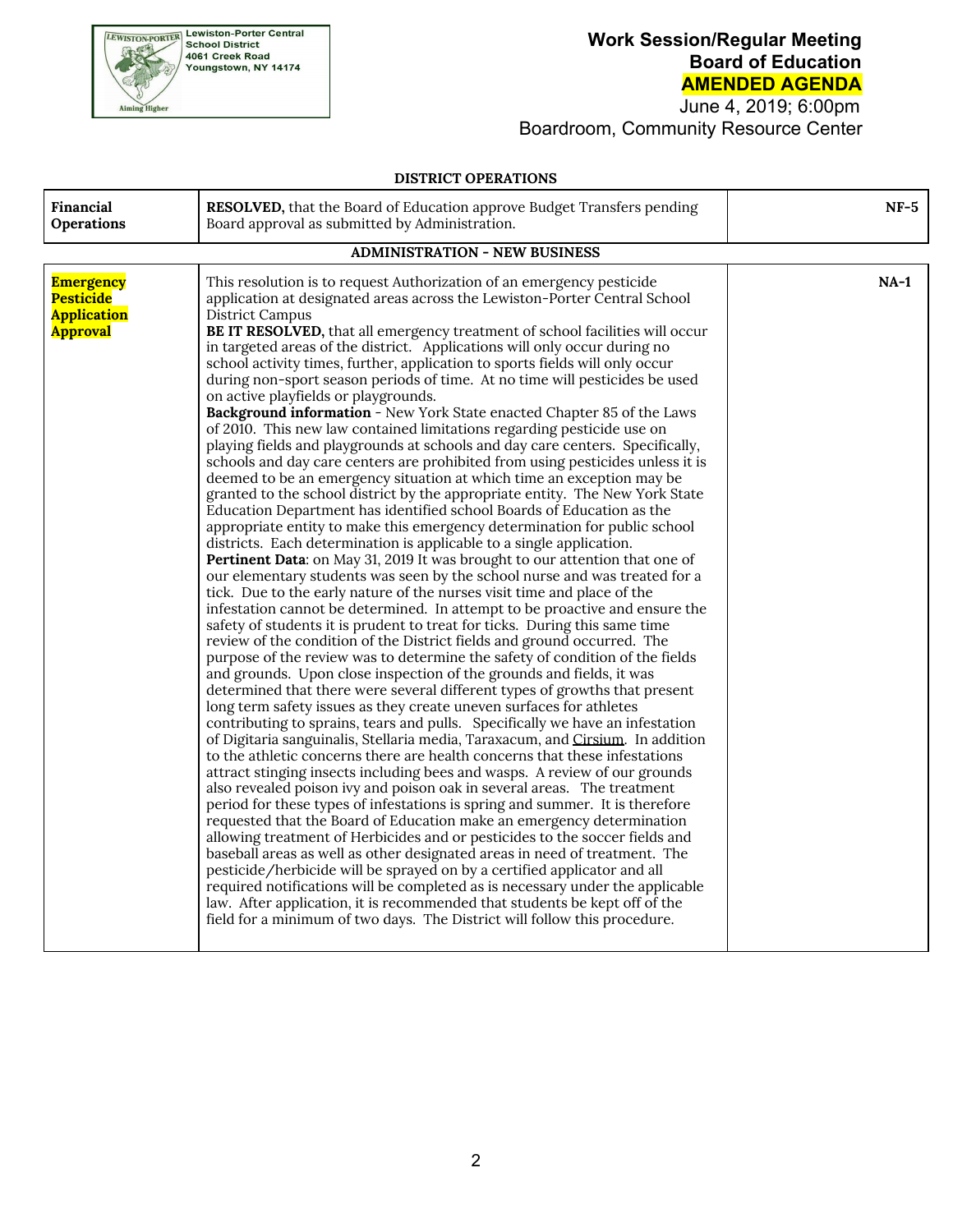

 June 4, 2019; 6:00pm Boardroom, Community Resource Center

| <b>Approval of the</b><br><b>Capital Outlay</b><br><b>Project and</b><br><b>Confirming the</b><br>Project as a type II<br><b>Action under Seqra</b> | A RESOLUTION, DATED JUNE 4, 2019, OF THE BOARD OF EDUCATION OF<br>THE LEWISTON-PORTER CENTRAL SCHOOL DISTRICT, NIAGARA<br>COUNTY, NEW YORK (THE "DISTRICT") CONFIRMING THE DETAILS OF<br>A CAPITAL OUTLAY PROJECT (INVOLVING MODEST UPGRADES AND<br>IMPROVEMENTS AT THE DISTRICT'S HIGH SCHOOL BUILDING) AND<br>CONFIRMING THE PROJECT AS A TYPE II ACTION UNDER SEQRA.                                                                                                                                                                                                                                                                                                                                                                                                                                                                                                                                                                             | $NA-2$ |
|-----------------------------------------------------------------------------------------------------------------------------------------------------|-----------------------------------------------------------------------------------------------------------------------------------------------------------------------------------------------------------------------------------------------------------------------------------------------------------------------------------------------------------------------------------------------------------------------------------------------------------------------------------------------------------------------------------------------------------------------------------------------------------------------------------------------------------------------------------------------------------------------------------------------------------------------------------------------------------------------------------------------------------------------------------------------------------------------------------------------------|--------|
|                                                                                                                                                     | <b>WHEREAS</b> , the Lewiston-Porter Central School District, Niagara County,<br>New York (the "District"), after consultation by District officials with the<br>District's retained architectural firm (Trautman Associates, or "Trautman"),<br>has resolved that the District should undertake, during the District's pending<br>(2019-2020) fiscal year, a capital outlay project involving modest upgrades<br>and improvements to the District's High School building, such work being<br>anticipated to include, but not necessarily be limited to, the development of<br>an art gallery area in the B wing space that previously served as the senior<br>lounge, including the installation of recessed cabinetry, new lighting systems<br>and flooring (collectively, the "Project"); and<br>WHEREAS, the estimated maximum cost of the Project (inclusive of all<br>preliminary and incidental costs) has been determined by Trautman to be |        |
|                                                                                                                                                     | \$100,000; and<br><b>WHEREAS</b> , the Project is to be financed by the application of \$100,000 of<br>funds earmarked for such purpose as a "Transfer to Capital Fund" in the<br>District's pending (2019-2020) approved budget, with the work on the<br>Project being expected to be completed during the 2019-2020 fiscal year of<br>the District; and<br><b>WHEREAS</b> , in accordance with State Education Department guidance and<br>policy, the District/Board of Education is the appropriate agency to be the<br>lead agency to undertake Project review under the State Environmental<br>Quality Review Act ("SEQRA"); and                                                                                                                                                                                                                                                                                                               |        |
|                                                                                                                                                     | <b>WHEREAS</b> , the District wishes to reserve the right to expand, contract or<br>modify the scope of the Project in light of the level of future construction<br>bids received, with the understanding that the estimated maximum cost of<br>the Project will not exceed \$100,000; and<br><b>WHEREAS</b> , Section 617.5 of the SEQRA Regulations (6 NYCRR Part 617)<br>provides that certain activities are Type II actions that are not subject to<br>review under SEQRA and that such activities include "routine activities of<br>educational institutions," "maintenance or repair involving no substantial<br>changes in an existing structure or facility;" "replacement, rehabilitation or                                                                                                                                                                                                                                              |        |
|                                                                                                                                                     | reconstruction of a structure or facility, in kind, on the same siteunless<br>such action meets or exceeds any [Type I] thresholds in section 617.4"; and<br><b>WHEREAS</b> , the proposed Project constitutes such routine activities of<br>educational institutions; maintenance or repair activities; and/or in-kind,<br>same-site replacement, rehabilitation or reconstruction activities not<br>exceeding Type I thresholds;<br>NOW THEREFORE, BE IT RESOLVED, that it is the final determination of the<br>District's Board of Education that the proposed Project is a Type II action,<br>which is not subject to review under SEQRA, and that the proposed Project<br>will not result in a significant adverse impact on the environment; and be it                                                                                                                                                                                        |        |
|                                                                                                                                                     | further<br><b>RESOLVED</b> , that the proposed Project has been included as a "Transfer to<br>Capital Fund" line item (not exceeding \$100,000 in amount) in the District's<br>approved budget for the 2019-2020 fiscal year (with appropriate additional<br>notification to District voters regarding the anticipated details of the work<br>having been given in connection with the District's regular budget<br>presentation and approval process), so that such Project may be initiated and<br>completed during the District's 2019-2020 fiscal year; and be it further<br>RESOLVED, that this resolution will take effect immediately.                                                                                                                                                                                                                                                                                                       |        |